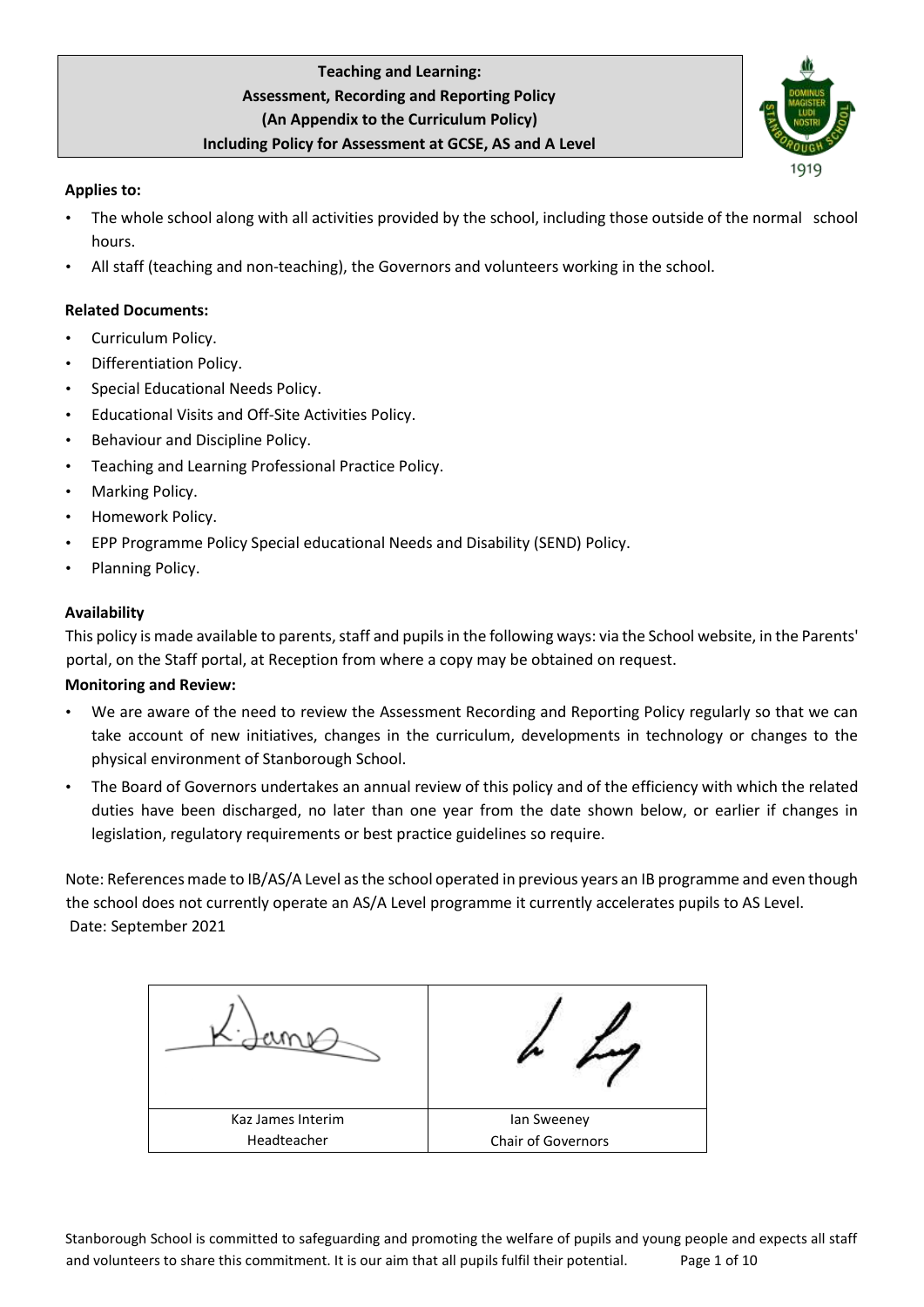# **What is Assessment?**

Here at Stanborough School we support the Ofsted view that assessment is the judgement teachers make about a child's attainment, based on knowledge gained through techniques such as observation, questioning, marking and testing.

This Policy should be read in conjunction with our related policies identified on the front page.

# **Introduction**

Assessment is an integral part of our curriculum planning and is inseparable from the teaching and learning process. It has a major role to play in increasing levels of achievement within Stanborough School. We believe the key purpose of assessment is to move pupils on in their learning. Continued monitoring of each pupil's progress gives a clear picture of what each pupil is doing. It is important that the teacher knows what has been remembered, what skills have been acquired, and what concepts have been understood. This enables teachers to reflect on what pupils are doing and informs future planning. The outcomes of our assessments will help pupils become involved in raising their own expectations.

Assessment is an important link in the cycle of planned curricular experiences. Recording achievement is a positive way of identifying pupils' particular strengths and weaknesses through sensitive assessment. Sensitive assessment contributes towards a positive attitude, motivation and a desire to continue making progress. We believe that effective assessment provides information to improve teaching and learning. We give our pupils regular feedback on their learning so that they understand what it is that they need to do better. This allows us to base our lesson plans on a detailed knowledge of each child. We give parents/guardian regular reports on their child's progress so that teachers, pupils and parents/guardian are all working together to raise standards for all our pupils. Formal written subject statements are sent to parents/guardians at least twice for each Year group in each academic year. GPA reports are sent home each half term.

By concentrating on the individual the opportunity is taken to ensure that pupils experience success and can thereby build on their self-esteem and motivation. Creating an assessment balance in our teaching should have major implications on key issues such as differentiation, motivation and record keeping. Unless assessment is seen as an integral part of the teaching process it can easily become an appendage utilising only a fraction of the benefits to be gained. The purpose of this policy is to draw together the many aspects of good practice from both within and from outside of the school in a coherent and practical framework. This will enable all assessment activities to have a direct impact on the foci of tracking progress, planning for improvement, and raising attainment.

We recognise the value of utilising a wide range of assessment techniques. Involving pupils in the assessment process and encouraging active learning increase the impact. A culture of success should be promoted in which every pupil can make achievements by building on their previous performance rather than being compared with others. This is based on informing pupils about the strengths and weaknesses demonstrated in their work and giving feedback about what their next steps should be.

# **Definitions**

The word assessment comes from the Latin *'assidere'*, to sit beside. This gives a valuable guide to the concept of assessment as a partnership between child and teacher. It also stresses the individual nature of assessment as opposed to whole class tests. Assessment refers to any situation in which some aspect of the child's education is in some way measured. Assessment occurs when judgements are made about achievement. It is an integral part of teaching and is primarily used in an ongoing (formative way) to promote better learning.

The objectives of assessment in our school are:

- To enable our pupils to demonstrate what they know, understand and can do in their work;
- To allow teachers to plan work that accurately reflects the needs of each child;

Stanborough School is committed to safeguarding and promoting the welfare of pupils and young people and expects all staff and volunteers to share this commitment. It is our aim that all pupils fulfil their potential. Page 2 of 10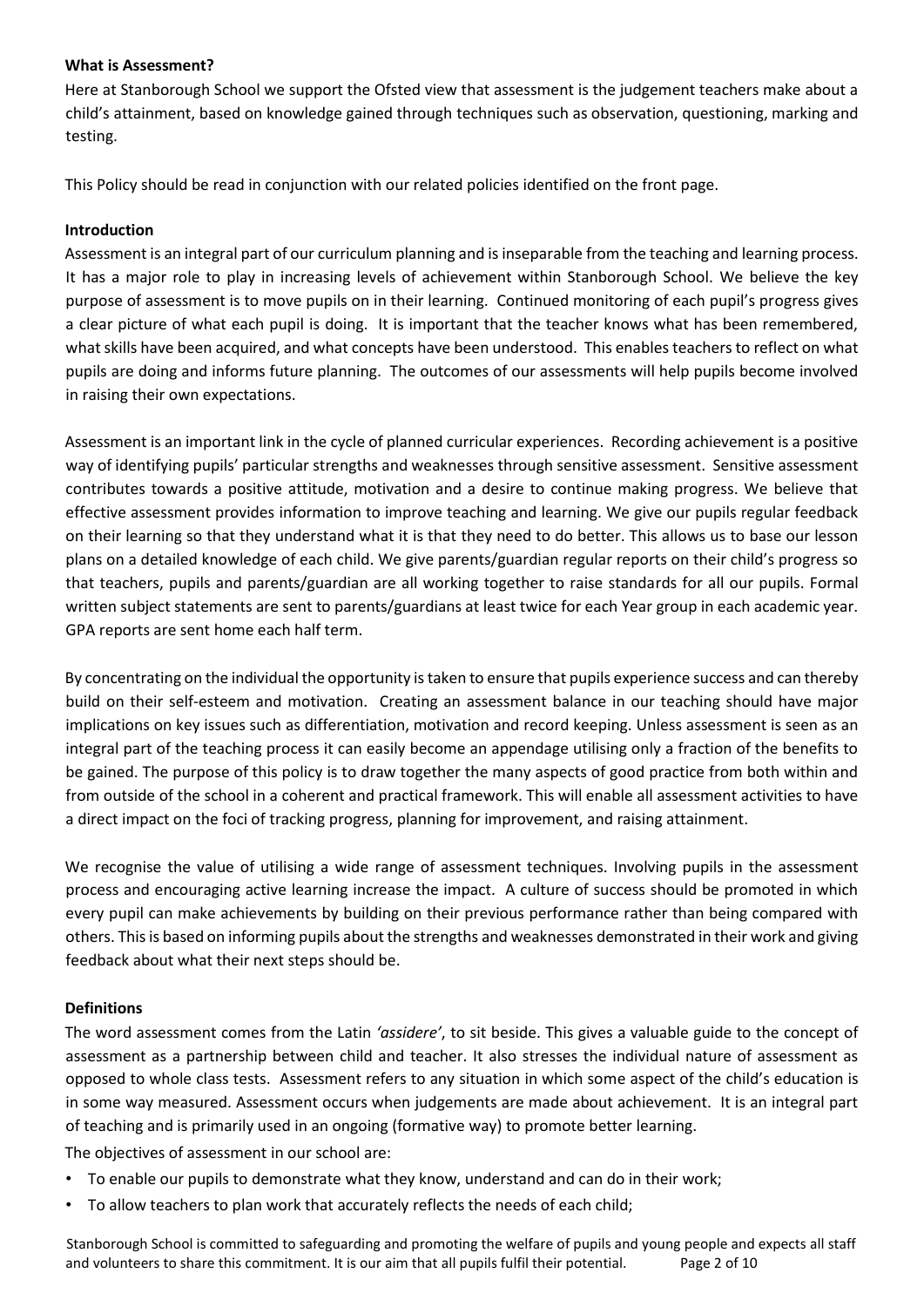- To provide regular information for parents/guardian that enables them to support their child's learning;
- To provide the Head teacher with information that informs judgement about the effectiveness of the school.

# **Implementation**

At Stanborough School we provide for differing abilities and strengths, and aim to provide learning experiences, which accommodate a variety of learning and teaching styles. We use differentiation as a planned process of intervention in the classroom to maximise potential based on individual need.

## **Aims**

- To define a pupil's ability
- To bring the pupil forward in his/her learning
- To assist in planning for future learning
- To identify individual strengths and weaknesses
- To identify curriculum support needs
- To facilitate realistic target setting
- To track progress
- To inform decisions about grouping and setting where used in specific subjects
- To give continuity of progression between year groups
- To act as evidence for reporting
- To give information of levels obtained
- To monitor the effectiveness of teaching throughout Stanborough School
- To comply with statutory requirements

Stanborough School is committed to an assessment, recording and reporting policy that:

- Gives teachers feedback that allows them to evaluate performance
- Gives parents feedback that involves them in the education process
- Gives clear direction to pupils as to outcomes expected
- Gives specific feedback to pupils that encourages growth of understanding regarding expectations and areas for improvement
- Expects a variety of assessment methods to be used where appropriate
- Expects a variety of responses to different types of activities where appropriate
- Is manageable for staff
- Encourages consistency among staff
- Encourages validity through differentiation of activities
- Encourages a high level of communication between staff on assessment
- Allows each pupil to experience growth and success
- Allows maximum accessibility to learning activities by all students

## **Principles of Assessment:**

In order to satisfy the above aims, the school policy is based on:

- Pupils being involved in this process as part of taking responsibility for their own learning, e.g. in developing their ability to be properly self-critical or in setting realistic targets for their subsequent work;
- Teachers using the results of their assessment to set work which challenges and stretches their pupils;
- Effective planning for teaching and learning which recognises the full range of achievements of all pupils by focusing on how pupils learn;
- Recognising assessment as central to classroom practice;

Stanborough School is committed to safeguarding and promoting the welfare of pupils and young people and expects all staff and volunteers to share this commitment. It is our aim that all pupils fulfil their potential. Page 3 of 10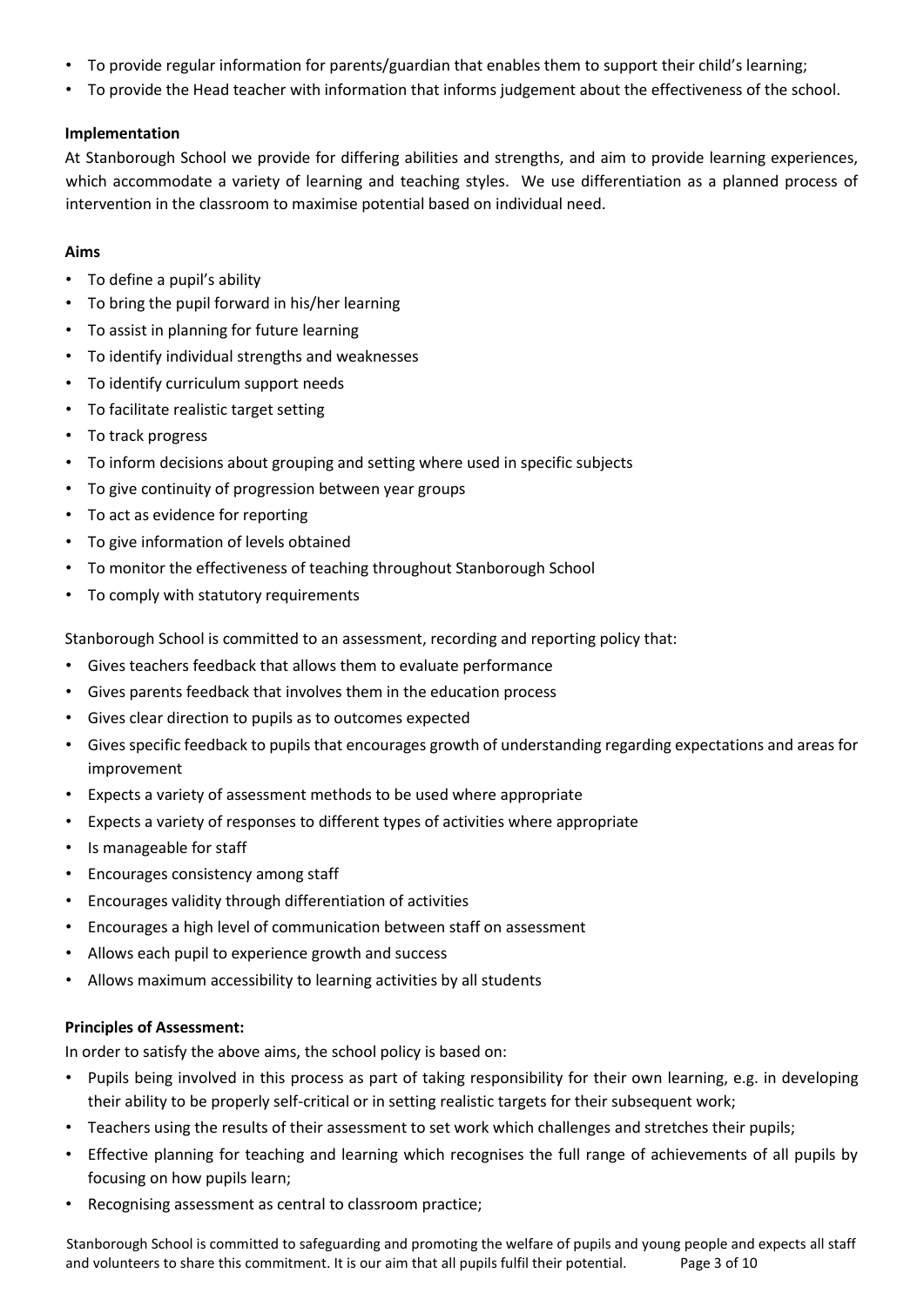- Assessment being regarded as a key professional skill for teachers;
- Sensitive and constructive practices because any assessment has an emotional impact;
- Taking account of the importance of learner motivation;
- Promoting commitment to learning goals and a shared understanding of the criteria by which pupils will be assessed;
- Providing constructive guidance for pupils about how to improve;
- Developing the pupils' capacity for self-assessment and recognising their next steps and how to take them;

## **Formative Assessment**

The majority of assessment will be formative and for that reason must be an on-going activity, therefore the following practices are necessary in order to facilitate this:

- Teachers need to know and understand what pupils can do in order that they know where the next stage of learning needs to move. For this to be done well, teachers need to internalise assessment levels. This makes assessment easier and more accurate and teaching can be more accurately pitched to pupils' needs.
- Faculty Leaders must provide the appropriate leadership and support for teachers to achieve this.
- Learning objectives and learning outcomes must be shared with pupils as part of the everyday practice in words appropriate to the specific age of the pupils.
- Pupils need to understand what they have learnt and how they can improve.
- Pupils' understanding is best explored through careful and skilled questioning.
- Pupils are given constructive feedback, verbal or written. Written comments, highlighting, symbols or verbal feedback are used to indicate achievements and areas for improvement.
- Pupils are set targets that are clear and achievable.
- Pupils are encouraged to assess their own performance and to use peer to peer assessment.
- Pupils have opportunities to reflect and talk about their learning and progress against identified targets.
- Teachers will work together to moderate work on a regular basis.
- Teachers need to use and apply the good practice as written in our 'Teaching and Learning Policy' and our 'Marking Policy'.

## **Reliability**

- a. Children should know at which level they are working at and what to do to attain the next one.
- b. They must be familiar with these levels which will be posted in full view in the classroom.
- c. Grades should be allocated according to the attached percentages (except in GCSE classes where it is known that other criteria operate).
- d. Students should be informed of learning outcomes expected for topics and assignments. These should be given in verbal or written form.
- e. Work should be graded and returned within seven days, or the next time the class meets.
- f. Feedback on assignments should include specific suggestions and comments for improvement. This will be given to the class and/or individuals.
- g. Subject, team groups or department should meet at least once termly to grade specific assignments, moderate comments and results or just to monitor progress or discuss concerns. In the first week of school departments should meet to discuss GCSE results to make a full analysis and agree on way forward.
- h. All work should be well-presented (taking into account the limitations of a particular child). Marks should be deducted for poor presentation and spelling and grammar should be assessed to inform provisions for literacy programme.
- i. Records should include sufficient detail to indicate a pupil's development in a subject area.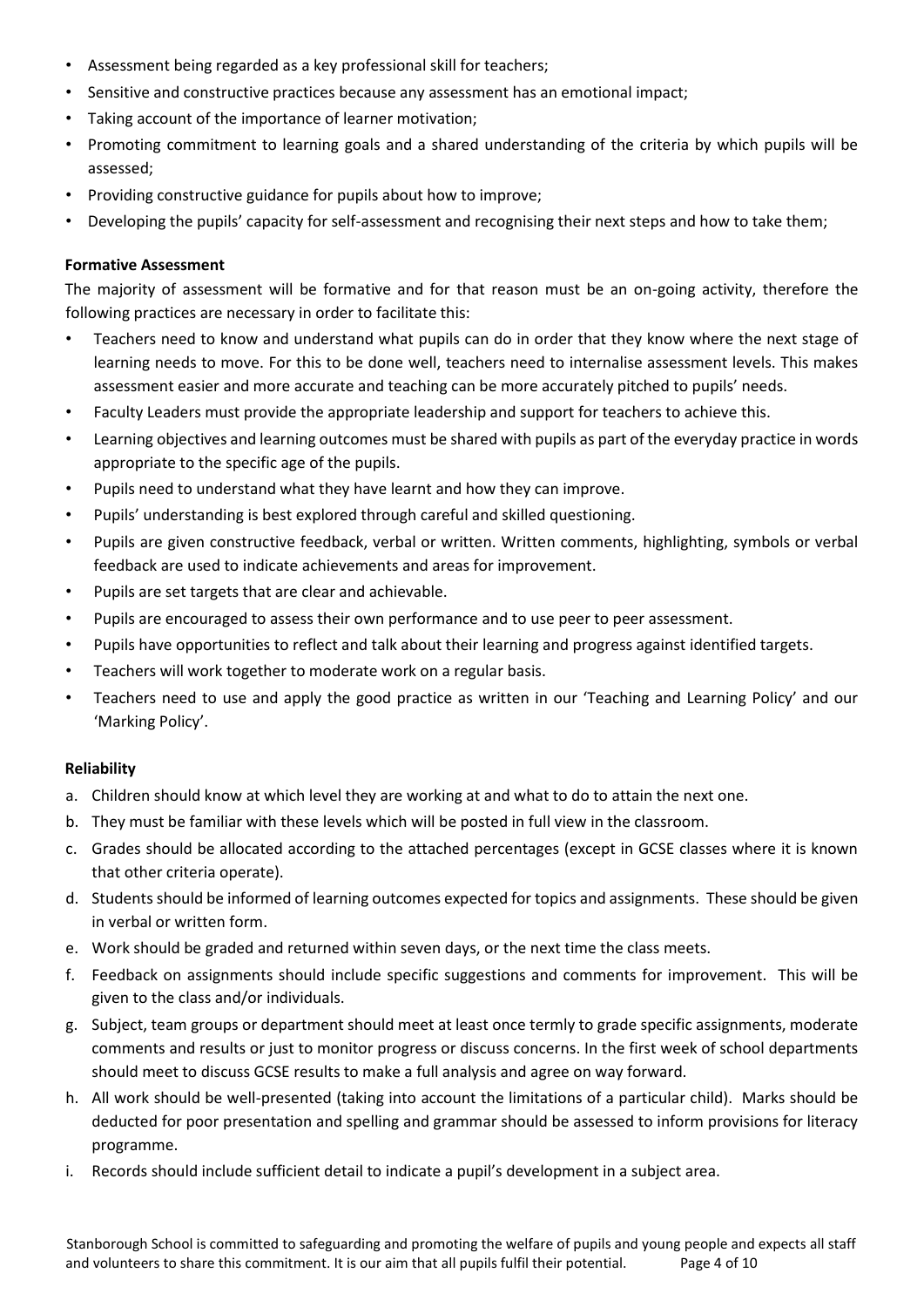# **Validity**

- a. Differentiation by assignment and outcome should be practiced in all Faculties.
- b. Pupils should be allowed to correct/improve on appropriate pieces of work so that they can recognise progression.
- c. Assessment techniques should be varied to test different skills.
- d. A list of children exhibiting signs of special needs should be drawn at least during the two weeks of the beginning of school and a plan of action set for each child.
- e. Assignments should be set to allow each pupil to experience growth and success in an all inclusive setting. Provision should be made for the special needs of all five recognised groups: The slow learners, those below an Attainment Grade below 4, those with behavioural concerns, the ESL students and the gifted and talented.
- f. Extension work should be available for the more able and enterprising students.
- g. Feedback to pupils should be given as often as possible and after each assignment with specific suggestions for improvement.
- h. Teachers should check students' understanding of assessment expectations and use the system of success criteria to make it easier for all children to access the curriculum and the objectives set for the lesson.
- i. Schemes of work should note methods of differentiations and expected outcomes.
- j. Targets should be set for students for each subject on an individual basis and should be reviewed periodically at the beginning of every half term, after the issue of Attainment Grades.
- k. Internal subject targets should also be set by teachers after each topic to allow closer monitoring of progress.

# **Manageability**

- a. All work should be marked and assessed according to the learning objectives set for the lesson. Not all assignments will be graded but all will be recognised and corrected. The teacher will decide on the emphasis placed on each piece of work and on the method of marking. However, sufficient work should be graded to ensure a child's continued progress.
- b. Records should take into account a broad range of activities (such as tests, oral work, written assignments, classroom involvement), and should be taken consistently. They should be specific in noting the date and the nature of the assignment
- c. GCSE and Year 9 teacher assessment grades are recorded and analysed according to ethnic groups, genders, subject areas and past achievement.
- d. Baseline assessment and year 9 teacher assessment results are used to determine future progress and predictions for success in GCSE.
- e. Presence and absences are recorded in class registers by the form tutor during form room period at the beginning of each day in the morning and in the afternoon after lunch.
- f. Teachers keep a record of presence, absences and grades with titles and dates of assignment. They have the flexibility of using a mark book or online spreadsheet.
- g. Record of all grades for half terms and half year is kept on the school system
- h. Record of number of merits and demerits issue to students are also on the school system and monitored by the form tutor.

# **REPORTS PROCEDURE**

All Form Tutors are required to follow the Reports Policy, in order to ensure that all reports are sent out correctly and on time.

1. Deadlines for reports must be adhered to. Deadlines are given for subject teachers, form tutors and SLT.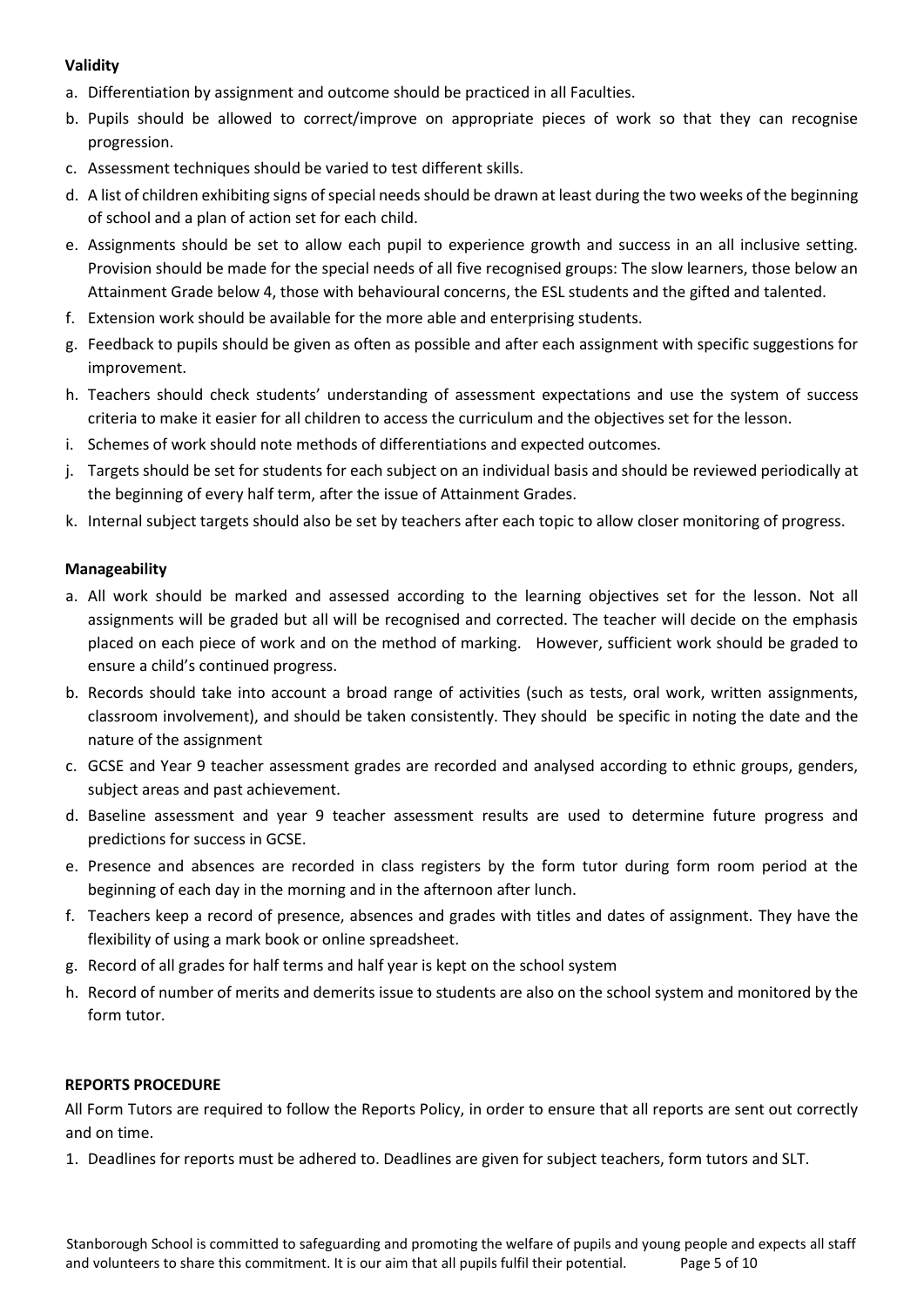- 2. Subject teachers enter comments and grades/levels for each student on Progresso. These must be proof read to ensure that student's names are spelled correctly, correct grades are entered and careless errors are minimized.
- 3. Form tutors proof read the subject teacher's report, in Word and either advise the subject teacher of the errors or correct them.
- 4. Form tutors complete their reports, focusing on the pastoral aspect, not the academic, on Progresso, making sure that days of attendance are correct. This must be checked with Mrs Davis at reception.
- 5. The SLT member responsible for the particular form/teaching group must proof read the subject teacher's and form tutor's reports and complete his/her section of the report (an overall, summative comment on the student's academic progress.)
- 6. If the form tutor is satisfied that there are no errors on any part of the report, the reports for the whole class can be printed.
- 7. Form tutors must ensure that the reports are signed by subject teachers and the appropriate SLT member
- 8. Form Tutors should put all subjects reports in alphabetical order.
- 9. It is the Form Tutor's responsibility to ensure that there are no missing reports.

# **(Black folders and name labels will be provided by admin office and posted).**

## **Reporting**

Reporting not only fulfils legal requirements but is also a vital part of our relationship and communication with parents and the wider community. Effective reporting serves to support and promote our pupils' learning.

## **Who is subject to reporting?**

- The Head teacher, to report to all other stakeholders as required.
- Class Teachers, to report to parents and pupils as necessary.
- Parents.
- Pupils as appropriate.
- Faculty Leaders, to enable effective monitoring.
- Senior management personnel, in order to analyse, report and inform about areas of strength and areas needing attention at Stanborough School.
- HT with responsibility for oversight of Teaching and Learning, to inform and develop the Teaching and Learning within Stanborough School.
- Support teachers, to identify individual pupil needs.
- AHT with responsibility for Assessment, Recording and Reporting, to disseminate to others as necessary.
- Other schools to which pupils may transfer if moving out of the area.
- The Board of Governors.
- Other outside agencies as appropriate, eg ISI.

## **Reporting at Stanborough School**

Parents evenings are held at the beginning of the academic year to explain school assessment and reporting procedures to parents**.** There are two **formal** sessions during the year when teachers will meet parents to report on progress. These are the Form Teacher consultation and the Subject Teacher consultation evenings.

• Annual reports: reports will be sent to parents twice annually. These will include a summary of course content, grades on knowledge and skill acquisition and a feedback section on student attitudes. Grades should be based on the grading sheet attached. Comments should be characterised as positive and tactful. Wherever necessary, future directions should be noted and suggestions for improvement or extension work made.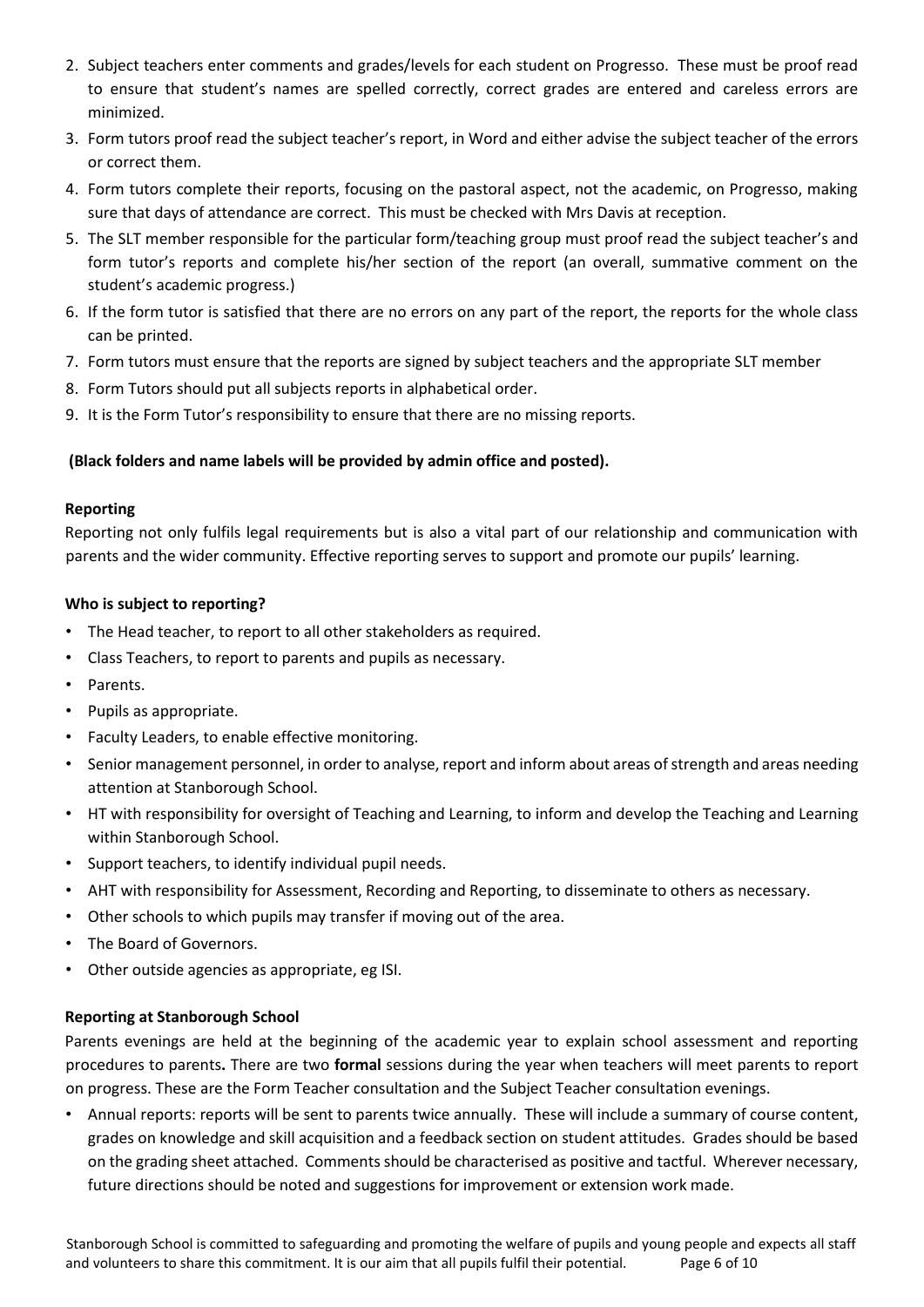- Parent's evenings: each form will have two parents' evenings annually: one in the first term and one following the first report. The second parents' evening for Year 11 and for Year 9, on GCSE options choices.
- Student review: student reviews and target setting should be held at the beginning of every half- term. Reports should be sent to parents who should send their feedback and acknowledge receipt of report. Needs will be targeted and parents informed of any specific concerns.

# **Written feedback to parents**

There is a formal written report from each subject teacher to inform parents of their child's progress based on continuous formative assessment. The report will comprise constructive feedback indicating strengths and the way forward for any recognised weaknesses. Written Reports are phased across the academic year to tie in with key educational milestones.

# **ASSESSMENT FOR LEARNING**

When assessment is understood by the students and they take an active part in the process, standards of achievement are likely to be raised. **Formative assessment** focuses on a student's strengths and areas in need of improvement. Based on this assessment suitable targets are set and appropriate actions to meet the targets are initiated.

The following are characteristics of effective assessment for learning:-

- 1. It forms an integral part of teaching and learning.
- 2. The teacher makes the learning objectives and outcomes clear to the student.
- 3. It provides positive\* feedback, enabling the student to recognize their progress, motivating them to further study.
- 4. It helps the student to know what is good work for them, and what features make it so.
- 5. It involves self-assessment and peer assessment. Self-assessment encourages students to take increasing responsibility for their own learning as they consider the standard of their work and how it could be improved. Peer assessment provides useful feedback from a source other than the teacher which helps students, and allows them to learn from each other.
- 6. It encourages reflection on the assessment data by the teacher and student.
- 7. It provides prompt and regular feedback to the students.

\*Negative 'condemnatory 'feedback should be avoided where possible e.g. "You never make any effort" and where negative feedback is used should be of the type "I know you can do better than this"

## **General guidelines on assessment**

Assessment can be a valuable formative tool, as well as providing summative information on a student's performance.

## **Informal Assessment**

Informal assessment involves observations made during lessons in response to oral work, practical activities or written work, and these formative assessments should be used to modify the teaching approach and to inform lesson planning. Homework provides further assessment opportunities and should be marked promptly with mistakes corrected. Written comments should appear regularly on student's work, commending good points and providing constructive advice on how to make improvements.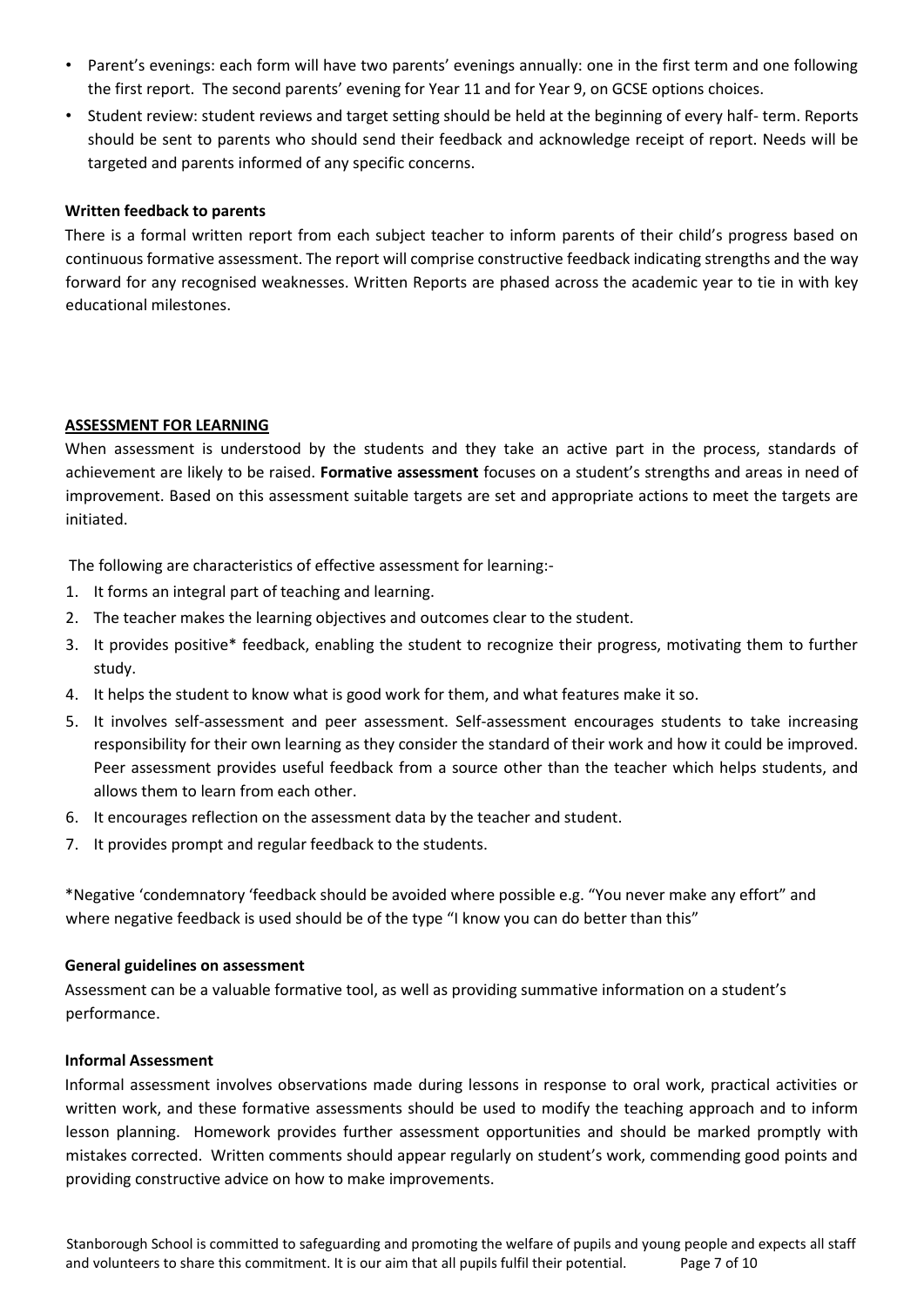## **Formal Assessments.**

Care is needed to ensure that assessments are reliable and valid, and easily managed.

Tests should be **criterion referenced**. They should assess a student's progress against N.C, GCSE criteria or against specific departmental objectives and should show what a student can do (e.g. Has achieved level--- or working towards level-----). Questions should be of an appropriate reading age and should show progression in terms of level of difficulty. The marks allocated to each question should be shown on the test paper for student guidance. Pupils with learning difficulties should receive help in accordance with NC guidelines.

The mark scheme should be clear and available to the student, and the marks allocated should be shown and percent aged to encourage confidence in the fairness of the assessment.

In Key stages 3 and 4 Internal Tests should reflect national and international tests where possible, to build up confidence in taking external examinations. Students should be given ample practice on past examination papers (some under exam conditions and timings) to develop examination technique. Assessment outcomes provide feedback which can inform teaching and be used to improve the student's future performance.

#### **Recording and reporting of Assessments**

Teachers should keep records of marked work, test percentages and homework. Formal written reports are issued to parents twice yearly and both parents and pupils have the opportunity to reflect on the pupils' progress. Interim information is provided each half term giving grades in each subject and the pupils' overall attainment grade. Parents' evenings provide the opportunity to discuss progress and any concerns (see Academic policies).

#### **Attainment Grade Calculation**

Attainment Grade measures the overall academic performance of pupils by calculating the grades from each subject and averaging them. Each grade is a number  $(0 - 9)$ .

| KS3        |                | KS4                         |                |
|------------|----------------|-----------------------------|----------------|
| %          | <b>GRADE</b>   | %                           | <b>GRADE</b>   |
| $95 - 100$ | 9              | 9<br>$87+$                  |                |
| 85 - 94    | 8              | 76 - 86                     | 8              |
| 75 - 84    | 7              | $68 - 75$                   | $\overline{7}$ |
| $67 - 74$  | 6              | $60 - 67$                   | 6              |
| $57 - 66$  | 5              | $52 - 59$                   | 5              |
| $50 - 56$  | 4              | $45 - 51$                   | 4              |
| $40 - 49$  | 3              | 3<br>$35 - 44$              |                |
| $30 - 39$  | $\overline{2}$ | $25 - 34$<br>$\overline{2}$ |                |
| $1 - 29$   | $\mathbf{1}$   | $18 - 24$                   | $\mathbf{1}$   |
|            |                | <b>Below 18</b>             | $\mathbf 0$    |

*Table 1 Internal Grade boundaries document.*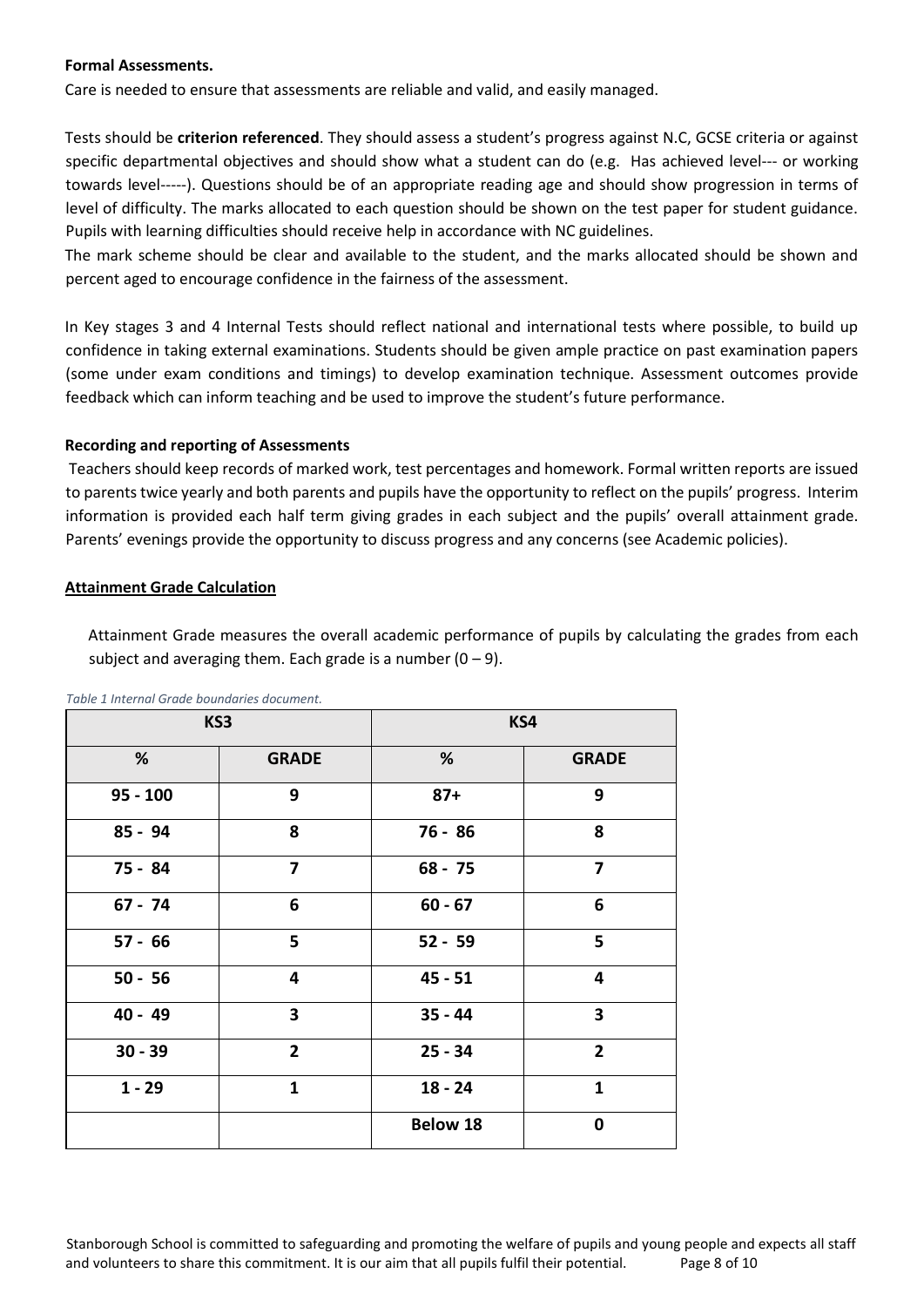| <b>Non-Practical subjects</b> |     | <b>Practical subject option 1</b> |      | <b>Practical subject option 2</b> |     |
|-------------------------------|-----|-----------------------------------|------|-----------------------------------|-----|
| Test                          | 60% | Test                              | 0%   | Test                              | 60% |
| Classwork                     | 20% | Classwork/practical               | 100% | Classwork/practical               | 40% |
| Homework                      | 20% | Homework                          | 0%   | Homework                          | 0%  |

- For theory tests, pupils must have theory lessons and homework
- Attainment average is calculated by adding up all the grades and dividing by the number of subjects.
- End of year attainment grades are determined by averaging the last three half terms (Spring 2, Summer 1 and Summer 2). In circumstances where assessment is challenging, modifications may need to be made (such as online teaching during the pandemic).

# **Target Setting**

Target setting is the setting of specific goals/ targets designed to raise educational achievement, and then taking the action needed in order that these targets can be realised. Each teacher will:

- 1. Set the same attainment grade (or higher) from one academic year to the next. This is because, each year, the curriculum and assessments are progressively more challenging and in line with national expectation (age related).
- 2. Each half term, analyse the progress each student has made compared to the EOY attainment grade they achieved the previous year. Interventions will be put in place for students not making expected progress.

# **Aims of target setting.**

- 1. To provide data that can be used to monitor performance of all students and to analyse their progress, so that each student's attains the highest standards possible based on their individual learning needs.
- 2. To use past and current data to predict potential performance.
- 3. To set clear targets (building these into the school development plan), with strategies for achieving these targets, including professional development
- 4. To compare performance with other schools (local and nationally)
- 5. To raise students expectations of themselves and hence their attainment.
- 6. To develop the partnership between parents, teachers and students, enabling parents to have a clear understanding on how they can support their child's learning at home.
- 7. To raise parental expectations if needed of what their children can and should achieve.

## **Baseline data for target setting.**

## **Key stage 3.**

The school uses information gathered on students from feeder schools (reports and levels of performance at KS2. As the quality of assessment varies all students sit GL assessments in English, Mathematics and Science assessments, shortly after entry to the school in Year 7. These results provide baseline information and assist in the task of target setting for KS3. From September 2021, all subjects will provide baseline assessments for students to sit at the start of year 7.

## **Key Stage 4.**

The results of EOY tests, taken at the end of KS3 provide baseline data for performance at KS4. These are used for target setting for KS4. These results are used to set targets for the % of students attaining five or more GCSEs at grades 9 – 4. These targets aim to be realistic but challenging.

Stanborough School is committed to safeguarding and promoting the welfare of pupils and young people and expects all staff and volunteers to share this commitment. It is our aim that all pupils fulfil their potential. Page 9 of 10